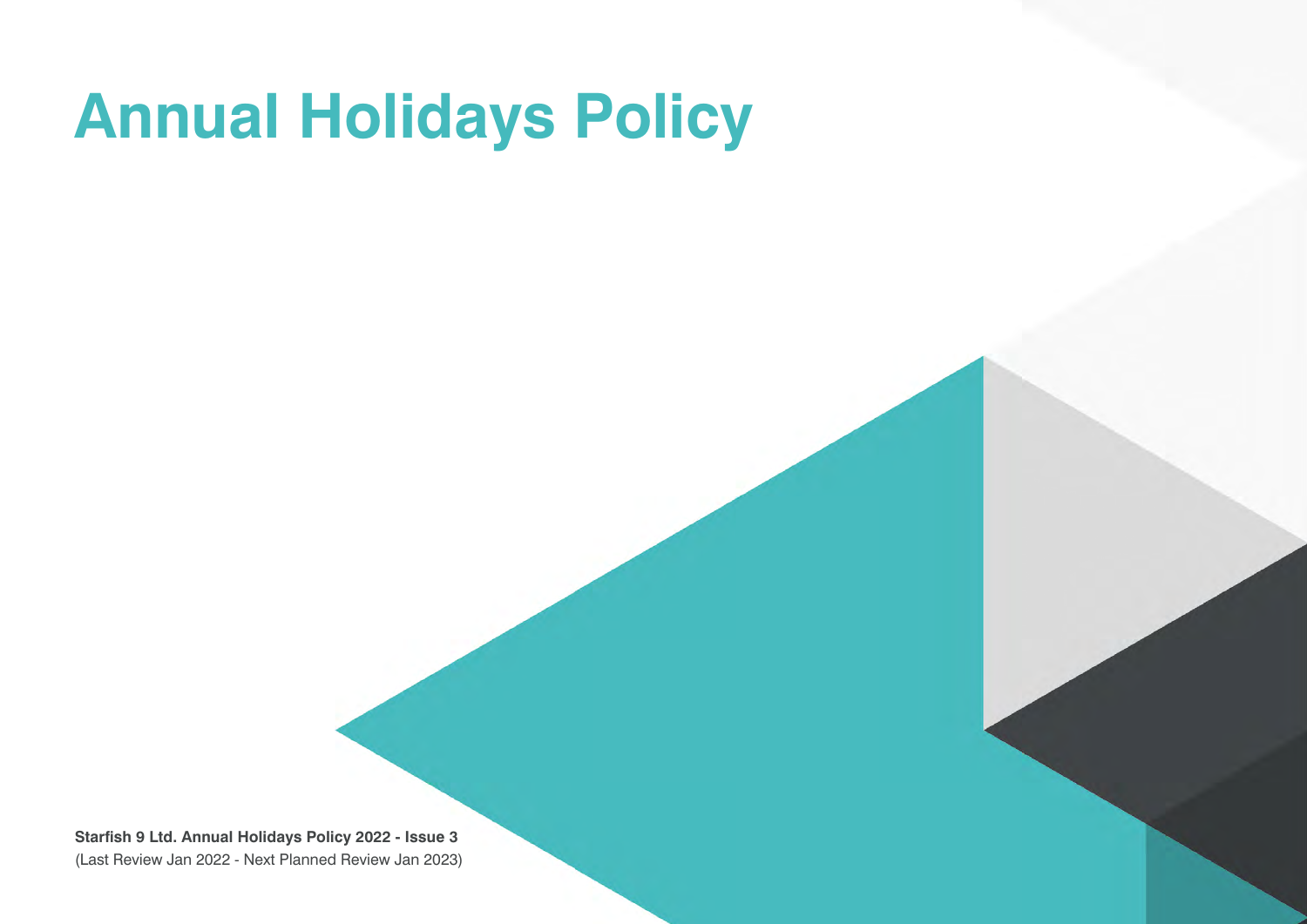# **Annual Holidays**

## **What this policy covers**

This policy sets out the rules and procedures in relation to taking annual holidays. It applies to all employees and workers.

### **Your entitlements and responsibilities**

Details of the holiday year and your annual holiday entitlement can be found in your Contract of Employment.

#### **Accrual of holidays**

Annual holiday entitlement during your first year of employment accrues at the rate of one-twelfth of the full annual holiday entitlement, on the first day of each month, in advance.

You will not be permitted to take annual holiday during the first year of employment before it has accrued, unless otherwise agreed. Thereafter, you will be entitled to your full annual holiday entitlement each year and there will be no requirement to accrue holiday rights.

#### **Timing and length of holidays**

You are not normally permitted to take more than two weeks' holiday at any one time, except at the sole discretion of the Company.

You are required to reserve a specified amount of your annual holiday entitlement to cover the shutdown period between Christmas and New Year. The exact number of days and timing of the leave will be confirmed to you as early as possible on an annual basis.

The Company may require you to reserve a specified amount of annual holiday entitlement to be taken at a time set by the Company, depending on the needs of the business. The Company reserves the right not to provide you with advance notice of this requirement.

#### **Carrying over unused holidays**

In exceptional circumstances, and at the sole discretion of the Company, accrued annual holiday entitlement up to five days may be carried over from one holiday year to the next. You must obtain permission from your manager to carry over holiday to the next holiday year and all carried over holiday must be used before the end of the first quarter.

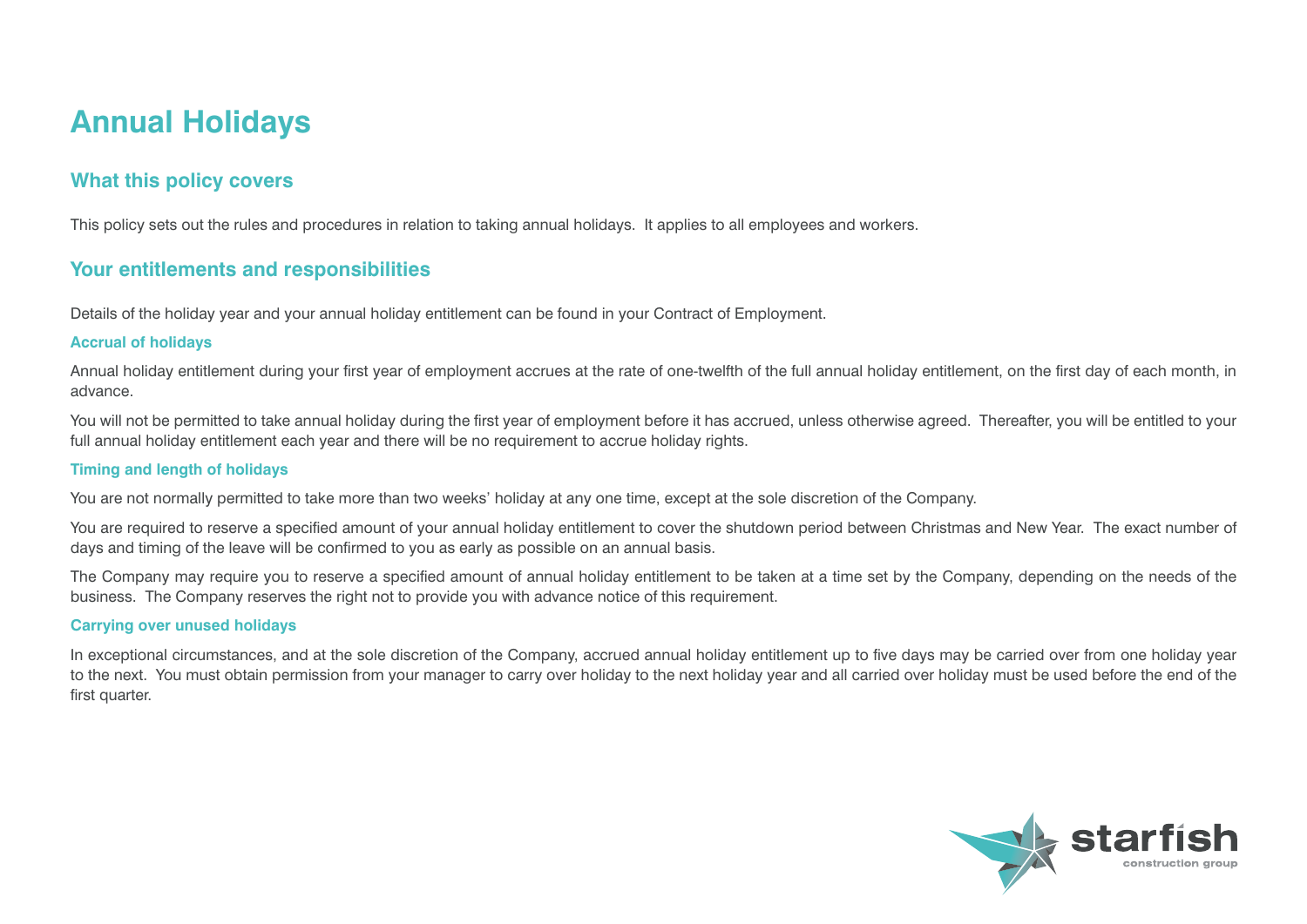#### **Holiday during long-term absences**

You will continue to accrue your full holiday entitlement during sickness absence.

You are permitted to take annual holiday during periods of sickness and this must be requested via the normal procedure.

If you have been unable to take annual holiday due to long-term sickness you may be permitted to carry over part of your unused annual holiday from one holiday year to the next.

#### **Termination of employment**

The Company may require you to take all or part of any outstanding holiday entitlement during a period of notice to terminate employment or garden leave. The Company reserves the right not to provide you with advance notice of this requirement.

Upon the termination of your employment, for whatever reason, you will be entitled to be paid for holiday accrued but not taken in the current holiday year, at the date of termination of employment.

If upon the termination of your employment you have taken more annual holiday than you have accrued in the current holiday year, an appropriate deduction will be made from your final payment.

If you are dismissed for gross misconduct or if you fail to give the required notice on resignation, you are not entitled to be recompensed for unused holidays in excess of the minimum statutory entitlement.

#### **Unauthorised holidays**

If you are absent from work on a date on which a holiday request has been refused, the Company will investigate the reason for your absence. If the Company considers that you do not have a reasonable explanation for your non-attendance, you may be subject to disciplinary action, up to and including dismissal without notice.

#### **Sickness and holidays**

If you are taken ill or sustain an injury during a period of authorised holiday, you may be permitted to take the holiday at a later time. You must follow normal absence reporting and medical certification procedures.

If you are absent from work due to sickness immediately prior to a period of authorised holiday and your incapacity extends into the authorised holiday period, you may be permitted to delay the period of holiday until a later time. You should submit a written request to postpone the planned holiday, together with a medical certificate completed by a medical practitioner.

If you receive more than the statutory minimum annual holiday entitlement and you are absent without authorisation on the day before or the day after a public holiday, the Company reserves the right to withhold holiday pay in respect of that public holiday.